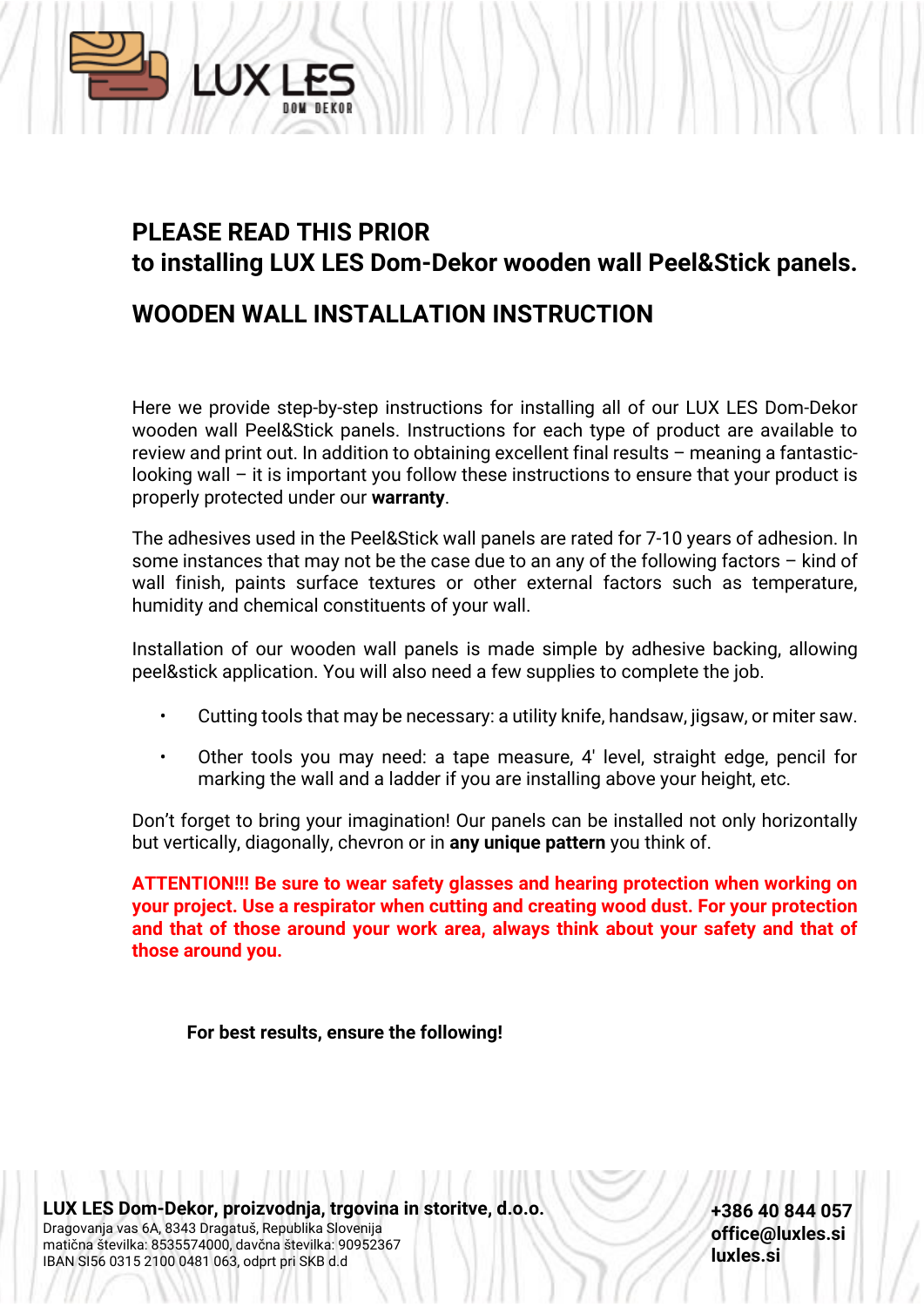



**STEP 1. Prep the Wall Adequately.**

Clean Dirt and Grime. Make sure your wall surface is ready for the installation of LUX LES Dom-Dekor wooden wall Peel&Stick panels. Residual grease, grime, mildew, chalked paint or any other type of surface dirt must be cleaned from the surface because these can prevent optimal adhesive bonding. You can use sponge-washing with TSP (trisodium phosphate), available in hardware stores or home centers. Make sure that walls are completely dry before applying LUX LES Dom-Dekor wooden wall Peel&Stick panels.

Heavily Textured Drywall or Plaster: Walls with heavy drywall texture will need to be blocksanded or skim-coated, and then primed, in order for the adhesive to form a firm bond. Ensure that your plastered wall is clean and dry with no loose plaster or contaminants. Finish with a good quality seal/primer for the adhesive to form a firm bond.

### **NO DUST! MAKE SURE THERE IS NO DUST.**

**Before you begin condition (acclimate) your panels to the room. With all panels in the interior space where they will be installed, stand them individually along the long edge or lay them flat with wood sticks spaced between them so that air circulates around each panel. Let stand for at least 24 hours if installation is above grade and at least 48 hours if installation is below grade level. For all below grade applications, always use a vapor barrier between the outside walls and the studs. Remove all trim. Turn off the electricity before removing all receptacle covers. Once the panels have been acclimated to the room, place your paneling around the room in an attractive arrangement of grain, pattern or color. Previewing this way is especially important when you use panels with a definite direction in the pattern. Once you have a good aesthetic sequence, number the back of the panels in the order in which they will be attached to the wall.**

**LUX LES Dom-Dekor, proizvodnja, trgovina in storitve, d.o.o.** Dragovanja vas 6A, 8343 Dragatuš, Republika Slovenija matična številka: 8535574000, davčna številka: 90952367 IBAN SI56 0315 2100 0481 063, odprt pri SKB d.d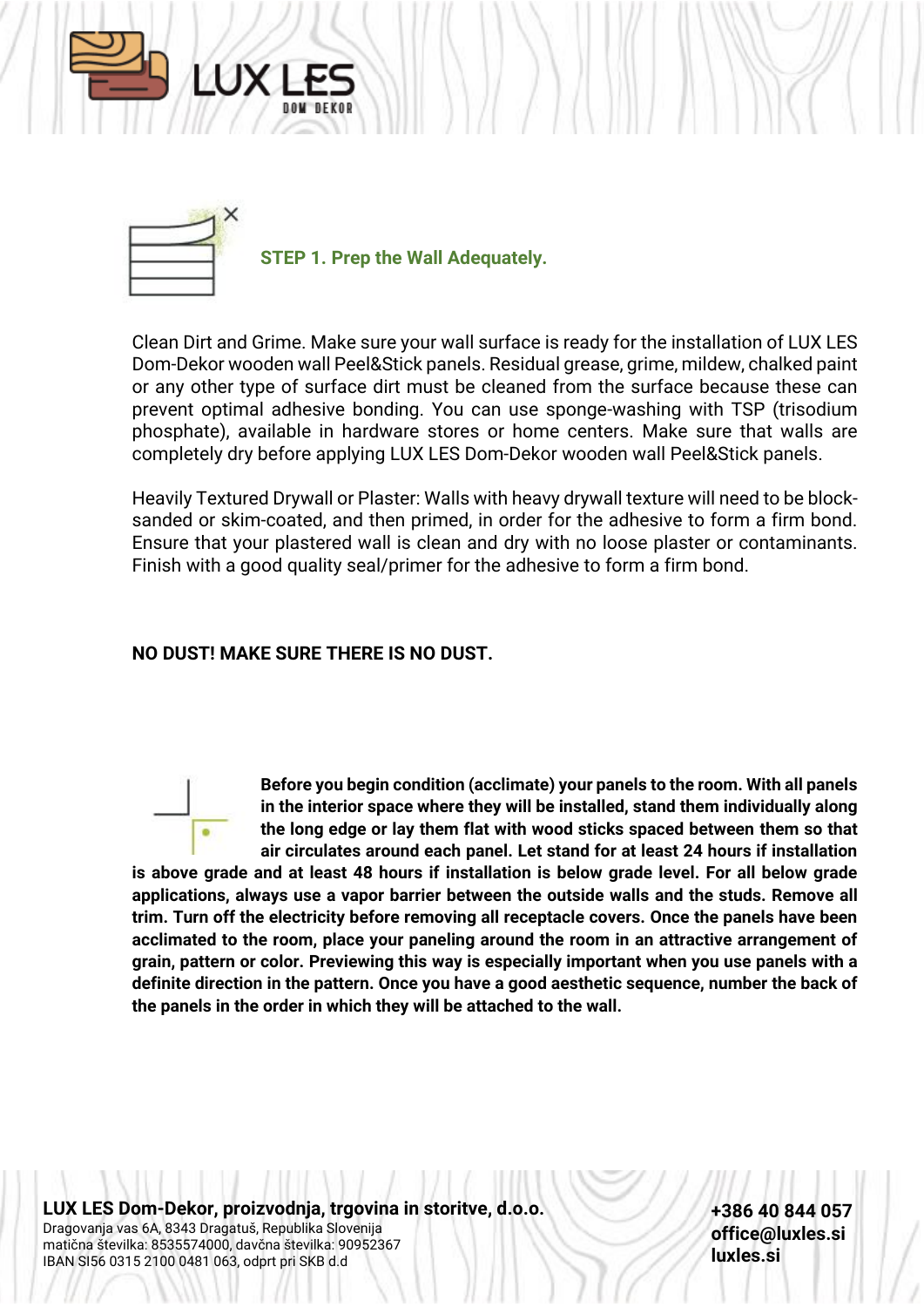



### **Once clean, it is important to plan out the layout of your decorative wall panels because each home's dimensions vary so vastly.**

Do a Dry Lay. Prior to beginning panel application, do a dry lay of panels on the floor of an open area. Use panels from several cartons of LUX LES Dom-Dekor wooden wall Peel&Stick panels and arrange them according to your desired aesthetic.

Measure the space. Measure the space to calculate exactly how many panels you will require. Figure out how many boards you need.

Calculate how many boards high you can go and whether any boards will need to be cut down (along the long side to reduce the height of the board). Think through where you would want the cut boards – bottom, top, or middle of your layout.

To ensure a level installation, mark the width of the panel from the floorboard vertically up along the wall. Do this on the bottom left and bottom right of the wall. Use a level to draw a straight line or snap a chalk line between these marks. Use this as your guideline, applying the peel&stick panel flush with the chalk line. Start your installation in the corner that you see first when entering the room or work your way across the wall, from left to right.



**STEP 3. Place panels, cutting as you go.**

Once you've got your wall planned and leveled, now you can start placing the panels in the layout you find most aesthetically pleasing. We recommend a staggered panel layout with most panel designs to create an organic flow that feels natural.

**Tips**. In order to stagger the panels, cut a panel down to two thirds its size and use it as your starting piece on the second row. Continue across the wall using full-length panels. Start row three with the one-third piece you have from before. Continue with full-size panels.

**LUX LES Dom-Dekor, proizvodnja, trgovina in storitve, d.o.o.** Dragovanja vas 6A, 8343 Dragatuš, Republika Slovenija matična številka: 8535574000, davčna številka: 90952367 IBAN SI56 0315 2100 0481 063, odprt pri SKB d.d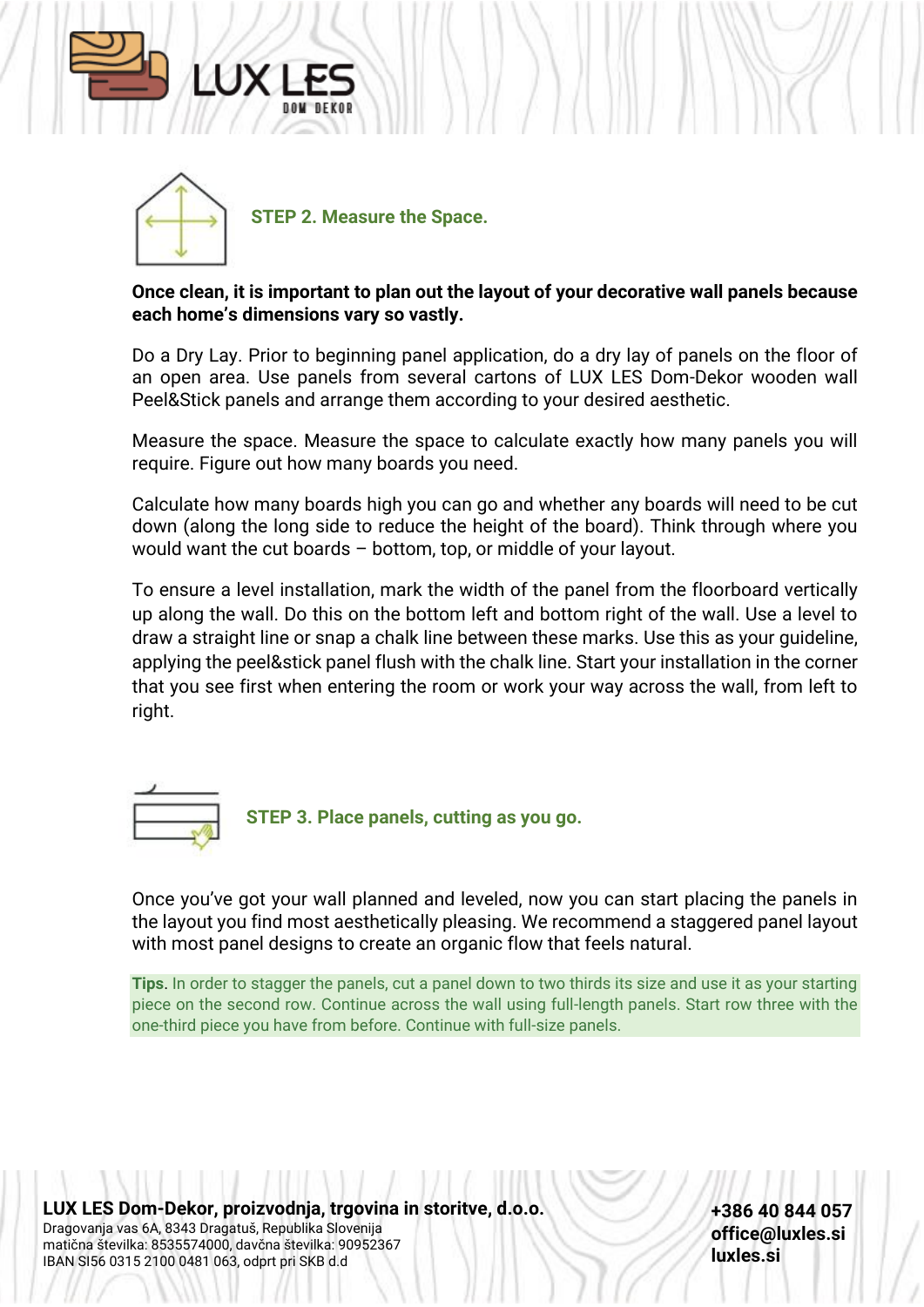

**Tips**. More Fun with a Partner. Installation of LUX LES Dom-Dekor wooden wall Peel&Stick panels is much easier if you have a second person to help, particularly in the process of establishing a completely level starting line (first row of panels you install). If working alone, it is advisable to tap 1½" finish nails halfway into the wall, every 100mm along a 100% level starting line, to help position the panels accurately when installing horizontally.

Begin placing your panels, removing the adhesive cover and sticking one at a time with solid pressure. Make sure you don't jump around and skip a row when placing the panels, as they are designed to be precisely interlocked together. Chances are, the panels will require a slight trim to completely cover your wall. You can cut the panels horizontally or vertically to fit the required area.

Peel the paper off the adhesive and place your first board. Be sure to press evenly to ensure maximum adhesion! Once you are certain the adhesive is firmly in place go ahead and continue with the rest of your installation. Place your second board next to it. You are getting the idea!

**Tips.** Give it a couple of hours after your first board to make sure the finish of your wall does not reject the adhesive.

### CUT YOUR BOARDS TO ENSURE GOOD FIT.

Congrats! You have made it to the end of the row. Carefully mark your cut and use a jigsaw, circular or power saw to make a clean cut.

**Double-check all measurements before cutting panels. To cut around openings like electrical switches or outlets, turn off the power at the main panel and then remove the cover plate to the switch or outlet. You can wipe lipstick or a crayon around the rim of the box and then press the panel into place to dry fit the panel. As the panel makes contact with the box, an outline will be left on the panel from the lipstick or crayon. Place the face of the panel down and use a jigsaw to cut around the outline. Make sure that the panel opening is resting on the wall and not on the lip of the box. The cover plate will cover any gaps between the box and the opening in the panel.**

**LUX LES Dom-Dekor, proizvodnja, trgovina in storitve, d.o.o.** Dragovanja vas 6A, 8343 Dragatuš, Republika Slovenija matična številka: 8535574000, davčna številka: 90952367 IBAN SI56 0315 2100 0481 063, odprt pri SKB d.d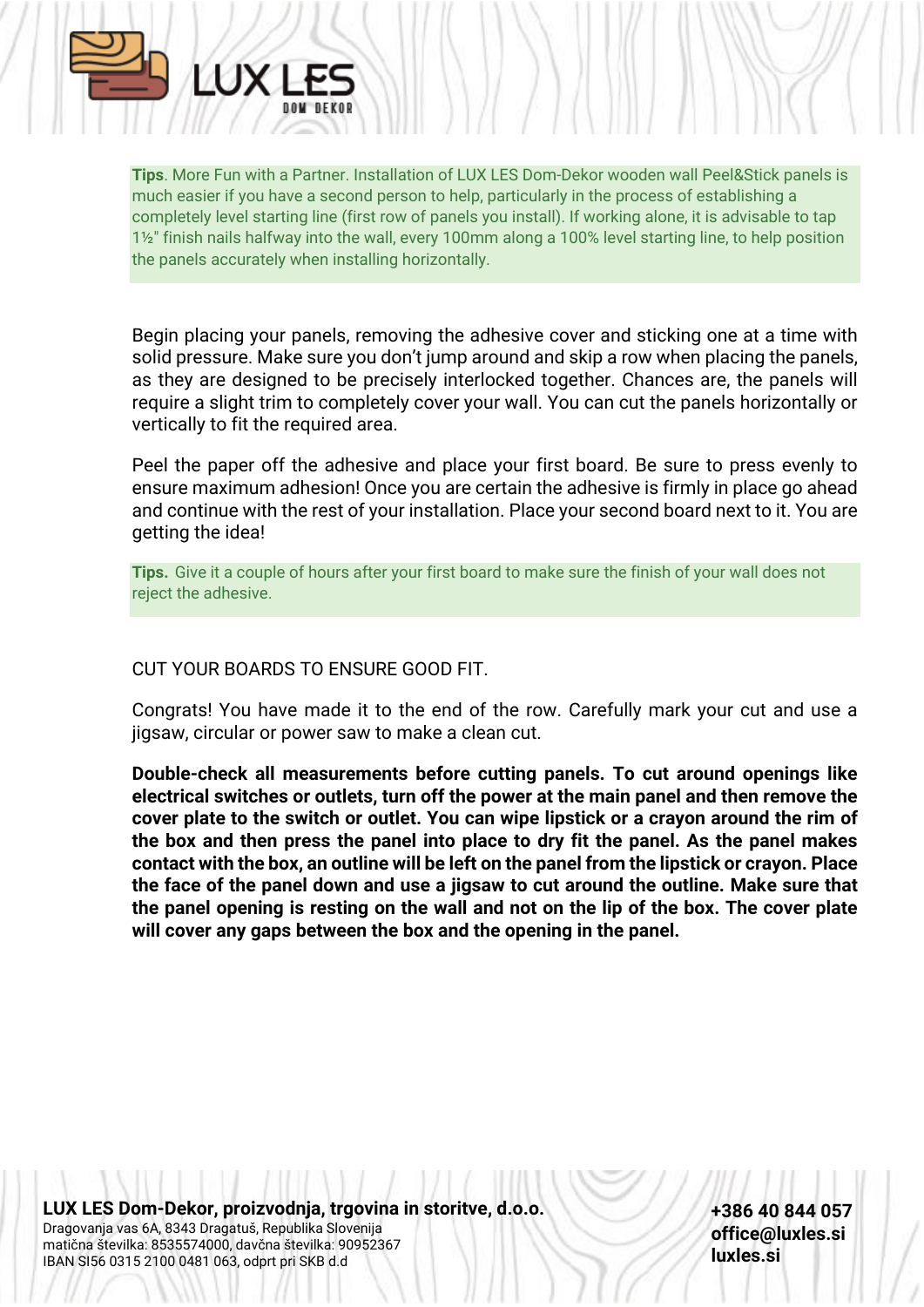



**STEP 4. Enjoy the Process.**

Take your time with installation, use care, don't take shortcuts and appreciate both the installation process as well as your gorgeous finished wall.

**Tips.** MAKE STRAIGHT LINES. Make sure you are using a level to keep the boards straight.

**Check it out. Congrats on your not-so-hard work!** Ensure a completely secure bond and smooth surface by patting down your new decorative wall panels, no roller needed. Once your panels are fully secure, feel free to spruce them up with pictures, shelves, and other home accents.

We hope this LUX LES Dom-Dekor wooden wall Peel&Stick panel installation guide was helpful! Now you can enjoy the stylish look of your new wall.



#### **STEP 5. SEND US A PICTURE.**

We would like to see an image of your installed wooden wall. Post pictures of your wooden wall on Instagram or Facebook and be sure to include #luxlesdomdekor so we see it! We'll share our favorites with our followers!

### **Questions remain.**

Our knowledgeable customer service team is here to help. Please contact us if you have any additional questions about how to install your LUX LES Dom-Dekor wooden wall Peel&Stick panels. We will patiently walk you step by step to ensure your wall panels are installed properly. Simply call us at **+38640844057** or **email us**.

**LUX LES Dom-Dekor, proizvodnja, trgovina in storitve, d.o.o.** Dragovanja vas 6A, 8343 Dragatuš, Republika Slovenija matična številka: 8535574000, davčna številka: 90952367 IBAN SI56 0315 2100 0481 063, odprt pri SKB d.d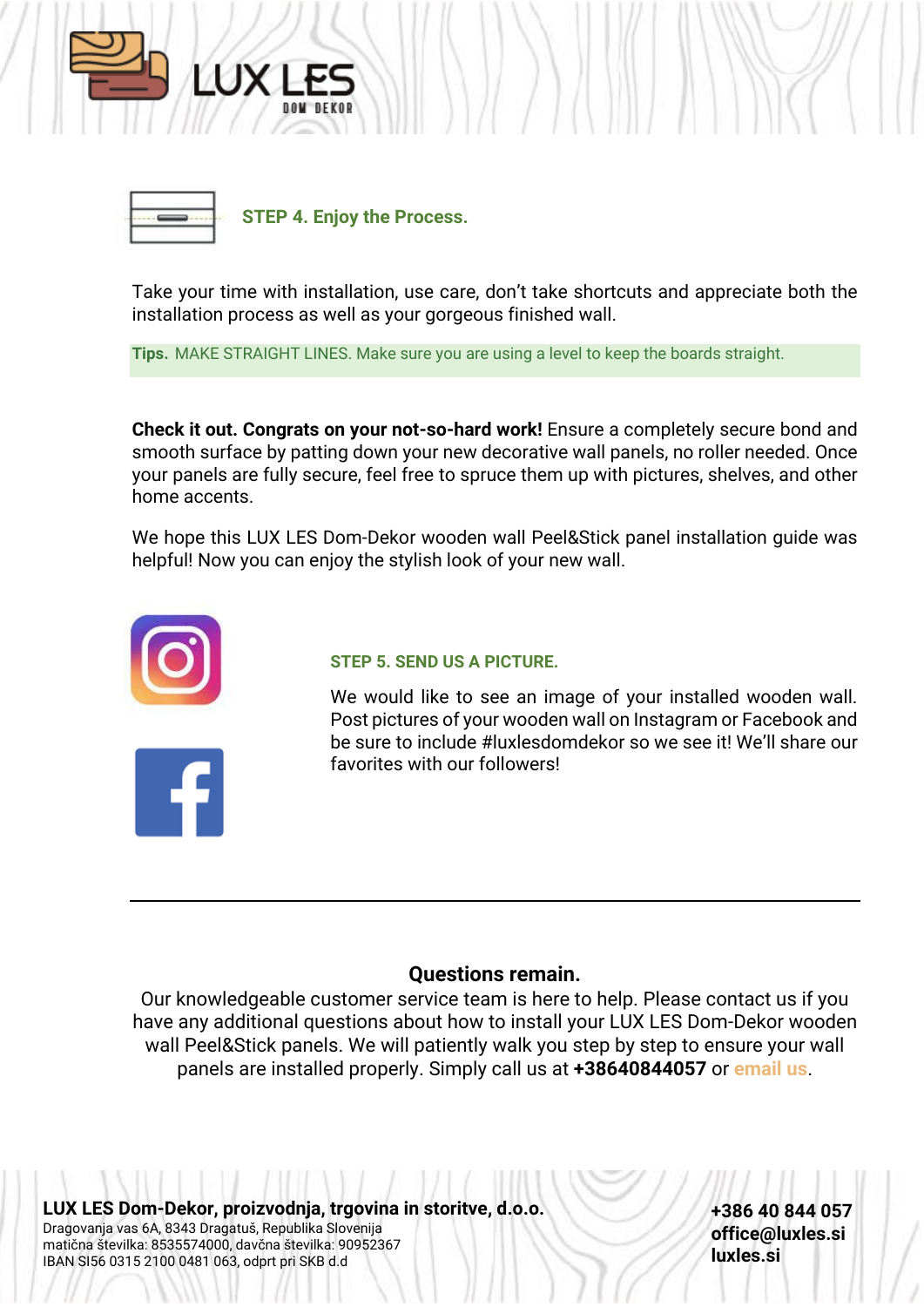# **TIX**

## **How to make wood panel walls Look Good with LUX LES Dom-Dekor panels.**

LUX LES Dom-Dekor wooden wall panels are here to walk you through making your wood panel walls stand out and look extraordinary. These do's and don'ts may prove vital to your next wood accent project. Our wooden wall panels make it simple to transform any room into something special. Read through these tips to make your home's interior unique with a look of seamless craftsmanship.

### **Think Outside the Box.**

While installing wood paneling makes for an awesome accent wall, that is not the only place it can be used. Try incorporating a cool new look to your ceiling, cabinets, etc. The options are limitless! With their ease of installation, LUX LES Dom-Dekor wooden wall panels are perfect for the imaginative DIY-er.

### **Non-Boring Interior.**

If your interior is loaded with neutral colors, there can be the danger of style boredom. Break free of a lifeless motif by installing wood panel accents in richer, more vibrant hues. The beauty of woodgrain lends interest and an infusion of unique character. Rejuvenate your space easily and affordably.

### **Take it in a Different Direction.**

Most of us assume that wood paneling should be installed horizontally. It is nice. Your wooden panels can go anyway you please! This includes vertical, diagonal, patchwork, chevron or however else you can think of. Banish the boring and transform the typical into something creative and distinctly yours.

### **Do not Lose Your Outlets.**

Before you install LUX LES Dom-Dekor wooden wall panels, be sure to mark the location of your wall's power outlets. We recommend outlining them on the panels before removing the paper lining covering the adhesive. Cut them out and do a trial fit before removing the lining and installing. For small-area cuts, drill a starter hole before continuing with a jigsaw or scroll saw.

**LUX LES Dom-Dekor, proizvodnja, trgovina in storitve, d.o.o.** Dragovanja vas 6A, 8343 Dragatuš, Republika Slovenija matična številka: 8535574000, davčna številka: 90952367 IBAN SI56 0315 2100 0481 063, odprt pri SKB d.d